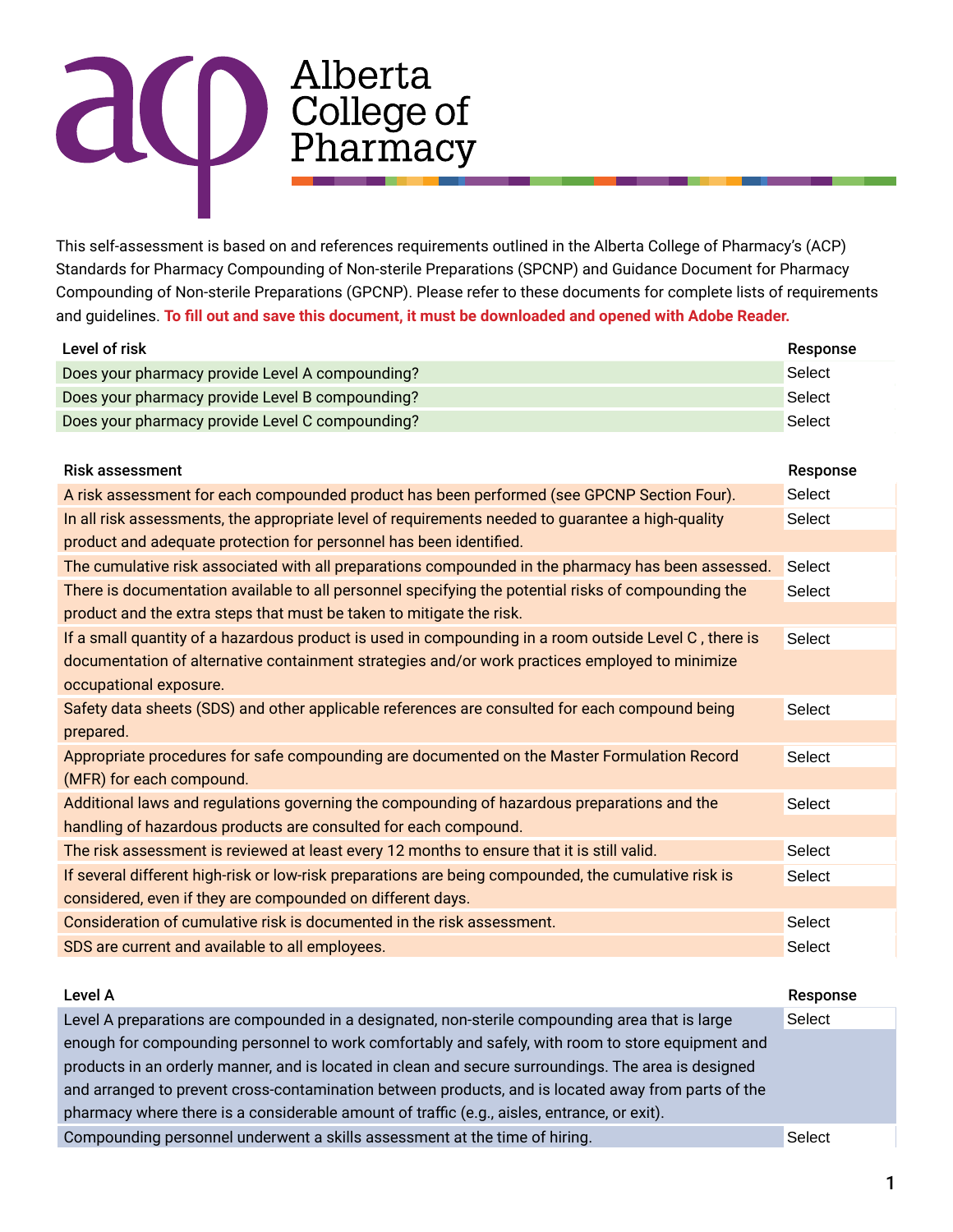| Compounding personnel have received orientation and training-during education and on the job-     | Select   |
|---------------------------------------------------------------------------------------------------|----------|
| concerning the preparations to be compounded. The training has included learning and assimilating |          |
| workplace operating procedures.                                                                   |          |
| Compounding personnel participate in an annual skills assessment program.                         | Select   |
| Compounding personnel meet all personal protective equipment (PPE) requirements indicated in the  | Select   |
| SDS, if applicable.                                                                               |          |
|                                                                                                   |          |
|                                                                                                   |          |
| Level B                                                                                           | Response |
| Level B preparations are compounded in a ventilated, entirely closed off room or a room with a    | Select   |
| ventilated containment device.                                                                    |          |
| Level B preparations are compounded in an environment conducive to few or no interruptions.       | Select   |
| Level B preparations are compounded in a ventilated containment device when certain powders,      | Select   |

Level B preparations are compounded in an environment that meets all secondary engineering requirements as indicated in the SDS. Select

Compounding personnel have consulted active pharmaceutical indgredient's (API) SDS and meet all PPE requirements. Select

If a small quantity of a hazardous product is used in compounding, there must be:

- a documented risk assessment that considers all cumulative risks,
- documentation of alternative containment strategies, and/or
- work practices being employed for specific dosage forms to minimize occupational exposure.

| Level C                                                                                                        | Response      |
|----------------------------------------------------------------------------------------------------------------|---------------|
| Level C preparations are compounded in a separate, negative pressure room.                                     | Select        |
| Level C preparations are compounded in an appropriate containment device.                                      | Select        |
| Hazardous drugs classified as Group One by the National Institute for Occupational Safety and Health           | Select        |
| (NIOSH) are considered Level C.                                                                                |               |
| NIOSH Group Two and Three drugs, for which large quantities of APIs are used routinely, are considered         | Select        |
| Level C.                                                                                                       |               |
| Hazardous materials classified by the Workplace Hazardous Materials Information System (WHMIS) as              | Select        |
| representing a health hazard, such as those that are very irritating to the respiratory tract, the skin or the |               |
| mucous membranes, and used routinely in large quantities are considered Level C.                               |               |
|                                                                                                                |               |
|                                                                                                                |               |
| <b>Compounding personnel</b>                                                                                   | Response      |
| A non-sterile compounding supervisor has been assigned.                                                        | Select        |
| The non-sterile compounding supervisor ensures that there are measures in place (e.g., personnel               | <b>Select</b> |
| training and assessment program), to guarantee that personnel are competent to perform                         |               |
| compounding. These measures include training for any specific populations (e.g., pediatric, geriatric, or      |               |
| veterinary).                                                                                                   |               |
| The non-sterile compounding supervisor ensures that the personnel know and fully comply with                   | Select        |
| policies and procedures.                                                                                       |               |
| The non-sterile compounding supervisor ensures that the existing compounding process yields high-              | Select        |
| quality non-sterile preparations.                                                                              |               |

appropriate requirements for each compounded preparation.

Select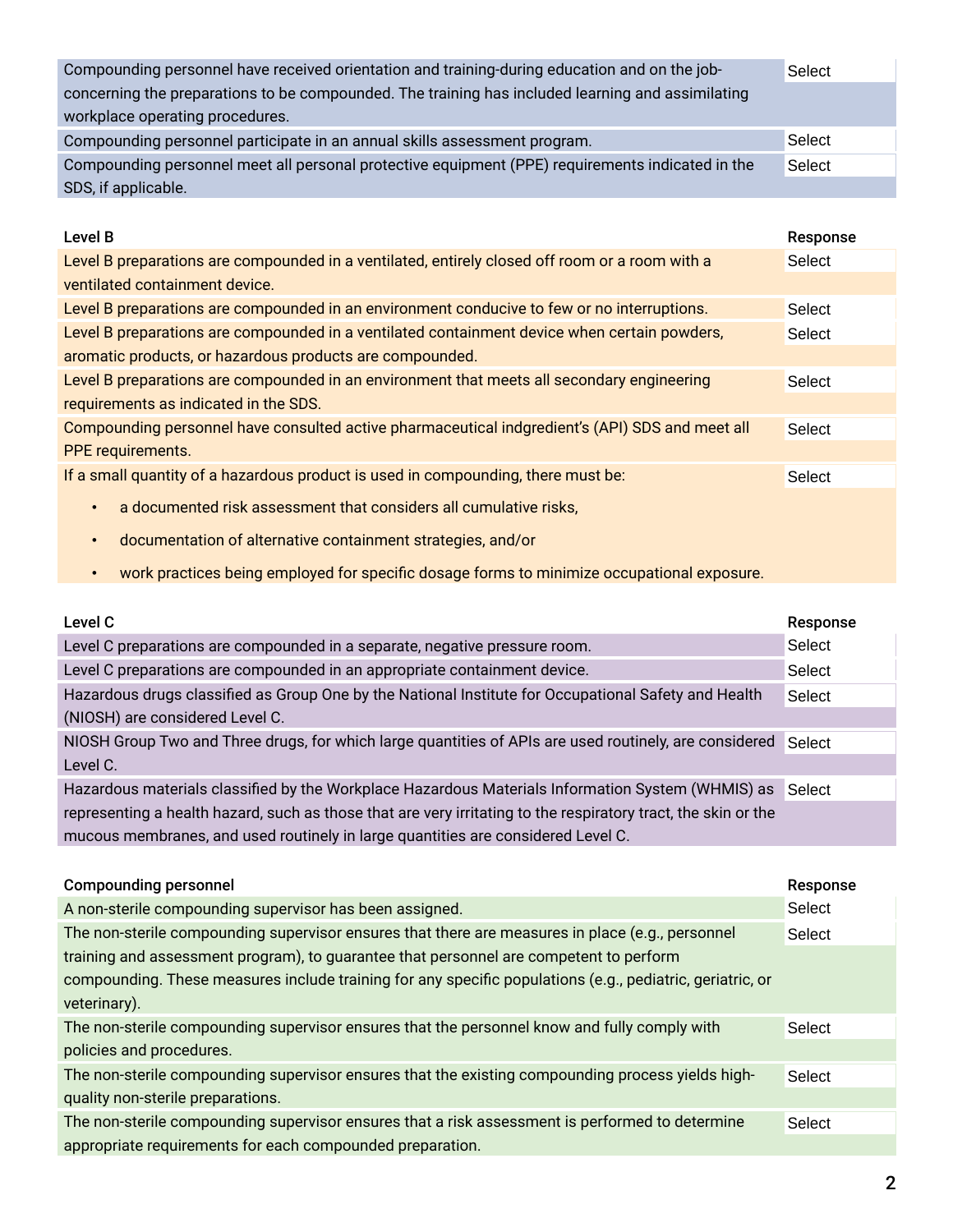| The non-sterile compounding supervisor ensures that appropriate measures are taken to ensure the<br>safety of personnel during each preparation.                                                                                             | <b>Select</b> |
|----------------------------------------------------------------------------------------------------------------------------------------------------------------------------------------------------------------------------------------------|---------------|
| The non-sterile compounding supervisor ensures that there are procedures in place for incident/                                                                                                                                              | <b>Select</b> |
| accident reporting and follow-up, as well as recall procedures.                                                                                                                                                                              |               |
| The non-sterile compounding supervisor ensures that policies and procedures covering all activities,<br>are developed, regularly reviewed, and updated.                                                                                      | <b>Select</b> |
| The non-sterile compounding supervisor ensures that the facilities and equipment used to compound                                                                                                                                            | <b>Select</b> |
| non-sterile preparations meet requirements, and are maintained, calibrated, and certified, according to<br>manufacturers' specifications or Standards for Pharmacy Compounding of Non-sterile Preparations,<br>whichever are more stringent. |               |
| The non-sterile compounding supervisor ensures that available, recognized scientific literature is used<br>when determining the Beyond-Use Dates (BUD) for each non-sterile preparation.                                                     | <b>Select</b> |
| The non-sterile compounding supervisor ensures that MFR are developed, reviewed regularly, and                                                                                                                                               | <b>Select</b> |
| updated.                                                                                                                                                                                                                                     |               |
| The non-sterile compounding supervisor ensures that an ongoing quality assurance program, designed                                                                                                                                           | <b>Select</b> |
| to ensure that preparation activities are performed in accordance with standards of practice, scientific                                                                                                                                     |               |
| standards, existing data, and relevant information, is implemented, followed, evaluated, and updated as<br>required.                                                                                                                         |               |
| The non-sterile compounding supervisor ensures that current editions of mandatory and                                                                                                                                                        | <b>Select</b> |
| supplementary references - which are in compliance with provincial requirements - are available.                                                                                                                                             |               |
| The non-sterile compounding supervisor ensures that Safety Data Sheets are available and updated                                                                                                                                             | <b>Select</b> |
| regularly, or that they are readily accessible in an electronic format.                                                                                                                                                                      |               |
| The non-sterile compounding supervisor ensures that all records of decisions, activities, or                                                                                                                                                 | <b>Select</b> |
| specifications required by the Standards for Pharmacy Compounding of Non-sterile Preparations are<br>completed. Also, any changes are documented and traceable.                                                                              |               |
| The non-sterile compounding supervisor ensures that all records of decisions, activities, or                                                                                                                                                 | <b>Select</b> |
| specifications are retained and readily available for inspection purposes.                                                                                                                                                                   |               |
| Non-regulated pharmacy personnel are supervised by a pharmacist or pharmacy technician, according                                                                                                                                            | <b>Select</b> |
| to established supervision protocols and appropriate quality measures.                                                                                                                                                                       |               |
|                                                                                                                                                                                                                                              |               |
| Conduct of compounding personnel in compounding areas                                                                                                                                                                                        | Response      |
| Compounding personnel behave in a professional manner and follow all pertinent policies and                                                                                                                                                  | <b>Select</b> |
| procedures.                                                                                                                                                                                                                                  |               |
| Compounding personnel follow the procedures on the MFR.                                                                                                                                                                                      | <b>Select</b> |
| Compounding personnel perform appropriate hand hygiene before and after compounding.                                                                                                                                                         | <b>Select</b> |
| Compounding personnel don powder free gloves after proper hand hygiene.                                                                                                                                                                      | <b>Select</b> |
| Compounding personnel ensure that either a clean lab coat is reserved for compounding or a                                                                                                                                                   | <b>Select</b> |
| disposable gown is worn.                                                                                                                                                                                                                     |               |
| Compounding personnel ensure that if a clean laboratory coat is worn, it is reserved for making non-                                                                                                                                         | <b>Select</b> |
| sterile preparations and it is not worn outside the compounding area.                                                                                                                                                                        |               |
| Compounding personnel ensure that, when the employees return to the compounding area, used                                                                                                                                                   | <b>Select</b> |
| laboratory coats are put on again, only when the coats are clean and unsoiled.                                                                                                                                                               |               |
| Compounding personnel ensure that laboratory coats are changed as soon as they become soiled or                                                                                                                                              | <b>Select</b> |
| according to established protocols.                                                                                                                                                                                                          |               |
|                                                                                                                                                                                                                                              |               |
| Compounding personnel ensure that disposable gowns are changed every day, or as soon as they                                                                                                                                                 | <b>Select</b> |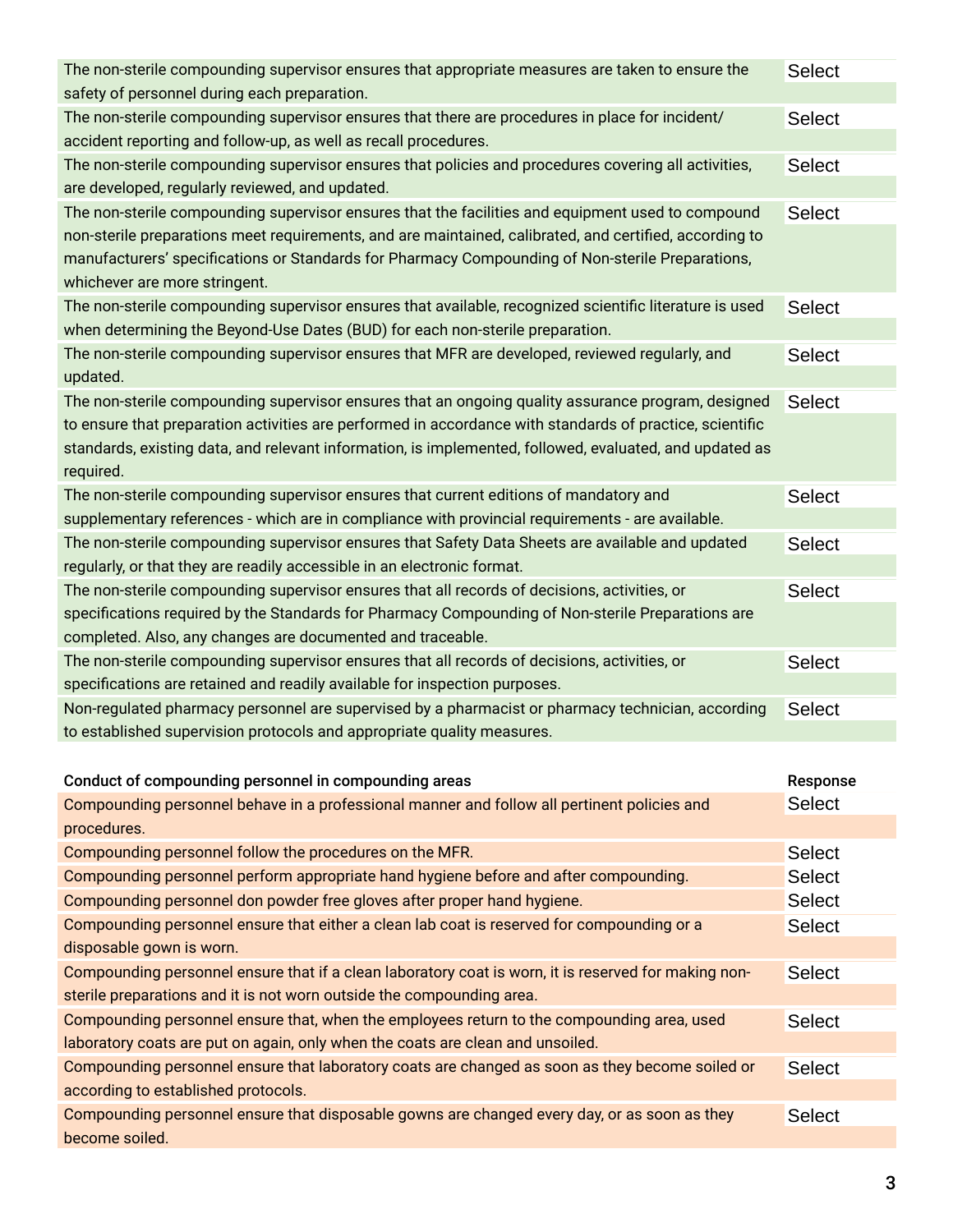Compounding personnel ensure that other sources that might contaminate the preparation are avoided, Select such as

- loose hair,
- long or false nails,
- jewellery on hands and wrists,
- chewing gum,
- consuming food or drink, or
- using tobacco in the compounding area.

| Compounding personnel ensure that the compounding supervisor is notified if a compounder has an<br>active respiratory tract infection, an eye or skin infection, a hand lesion, or other ailment. | Select        |
|---------------------------------------------------------------------------------------------------------------------------------------------------------------------------------------------------|---------------|
|                                                                                                                                                                                                   |               |
| Compounding personnel ensure that, if indicated on the MFR, a cap and mask, eye protection, and a                                                                                                 | Select        |
| beard guard are worn.                                                                                                                                                                             |               |
| Compounding personnel ensure that any other reasonable measures are taken to prevent cross-                                                                                                       | Select        |
| contamination and to ensure protection from chemical exposure.                                                                                                                                    |               |
| Compounding personnel ensure that no food or drink is stored or consumed in the compounding area.                                                                                                 | Select        |
|                                                                                                                                                                                                   |               |
| Training and skills assessment                                                                                                                                                                    | Response      |
| All personnel involved in compounding possess expertise commensurate with their responsibilities.                                                                                                 | Select        |
| Before compounding personnel undertake non-sterile compounding, they have received the proper                                                                                                     | Select        |
| orientation, training, and a skills assessment concerning their work and the type of compounding to be                                                                                            |               |
| done.                                                                                                                                                                                             |               |
| A skills assessment program, which considers the type and complexity of operations performed, is                                                                                                  | Select        |
| established for all personnel involved in non-sterile compounding.                                                                                                                                |               |
| Compliance with operating procedures and application of non-sterile compounding techniques are                                                                                                    | Select        |
| evaluated regularly.                                                                                                                                                                              |               |
| The skills assessment program for compounding personnel includes compliance with operating                                                                                                        | Select        |
| procedures and application of non-sterile compounding techniques.                                                                                                                                 |               |
| Cleaning personnel know all policies and procedures related to cleaning and decontaminating the                                                                                                   | Select        |
| equipment.                                                                                                                                                                                        |               |
| Cleaning personnel know all policies and procedures related to hygiene.                                                                                                                           | <b>Select</b> |
| Cleaning personnel know all policies and procedures related to PPE.                                                                                                                               | Select        |
| Cleaning personnel know all policies and procedures related to cleaning, decontaminating, and                                                                                                     | Select        |
| disinfecting tasks.                                                                                                                                                                               |               |
| Cleaning personnel know and use PPE specifically for handling hazardous products.                                                                                                                 | Select        |
| Cleaning personnel know and use the emergency measures to be applied in case of accidental                                                                                                        | Select        |
| exposure, accidents, or spills.                                                                                                                                                                   |               |
|                                                                                                                                                                                                   |               |

| Policies and procedures                                                                                    | Response      |
|------------------------------------------------------------------------------------------------------------|---------------|
| Established policies and procedures provide detailed descriptions of all activities, including cleaning of | <b>Select</b> |
| everything related to the pharmacy's compounding of non-sterile preparations.                              |               |
| The non-sterile supervisor ensures application of and compliance with the policies and procedures.         | Select        |
| Established policies and procedures are promptly updated whenever there is a change in practice or         | Select        |
| standards.                                                                                                 |               |
| Policies and procedures are reviewed every 12 months at a minimum to ensure that they are current.         | Select        |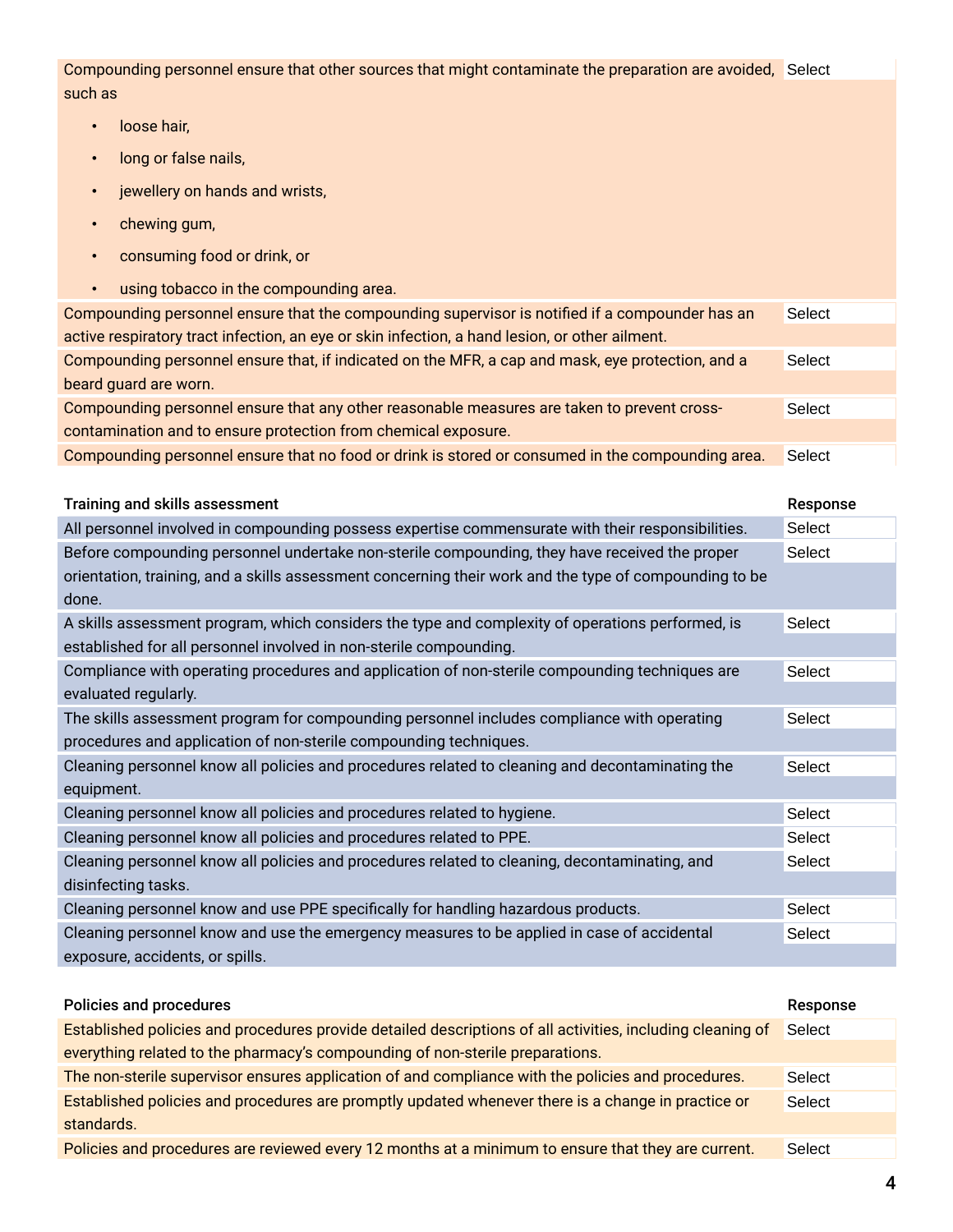| Additional policies and procedures for handling or compounding hazardous drugs or materials have            | Select   |
|-------------------------------------------------------------------------------------------------------------|----------|
| been developed, including the safe receipt, storage, handling, compounding, labelling, transport, and       |          |
| disposal of hazardous drugs and materials.                                                                  |          |
| When compounding is undertaken by another pharmacy, the dispensing facility has included in its             | Select   |
| general procedures' manual, information about policies and procedures for acquiring compounded              |          |
| non-sterile preparations for patients (e.g., originating pharmacy, entry in the file, delivery, etc.).      |          |
|                                                                                                             |          |
| <b>Facilities and equipment</b>                                                                             | Response |
| If a pharmacy or healthcare facility compounds any sterile preparations, the area of the pharmacy           | Select   |
| reserved for this purpose is separate and distinct from the area of the pharmacy set aside for non-         |          |
| sterile compounding.                                                                                        |          |
| All compounding is performed in a separate space specifically designated for compounding of                 | Select   |
| prescriptions.                                                                                              |          |
| The compounding space is located away from parts of the pharmacy where there is a considerable              | Select   |
| amount of traffic (e.g., aisles, entrances, or exits, etc.)                                                 |          |
| Compounding areas are large enough for compounding personnel to work comfortably and safely, with           | Select   |
| room to store equipment and products in an orderly manner, in clean and secure surroundings.                |          |
| All components, equipment, and containers are stored off the floor, in a manner that prevents               | Select   |
| contamination and allows for inspection and cleaning of the compounding and storage area.                   |          |
| The compounding area is conducive to necessary cleaning and it does not contain any areas that are          | Select   |
| difficult to clean.                                                                                         |          |
| The area used for non-sterile compounding is maintained in clean, orderly, and sanitary conditions, with    | Select   |
| appropriate and sanitary waste disposal, and it is maintained in a good state of repair.                    |          |
| The lighting fixtures are located in a way that it provides a well-lit area which facilitates the           | Select   |
| compounding process and allows verification at all stages of compounding.                                   |          |
| The heating, ventilation, and air conditioning system is controlled in such a way as to avoid               | Select   |
| decomposition and contamination of chemicals, to maintain the quality and efficacy of stored products       |          |
| and to ensure the safety and comfort of compounding personnel.                                              |          |
| Air vents are not located directly over work areas to avoid contamination of the products.                  | Select   |
| Compounding areas must contain an eyewash station and other emergency or safety equipment that is           | Select   |
| required. Licensees should determine the type of eyewash station that is appropriate based on their         |          |
| non-sterile compounding risk assessment.                                                                    |          |
| For Level A compounding requirements, a clean water supply with hot and cold running water is               | Select   |
| available in or close to the compounding area.                                                              |          |
| For Level B and Level C requirements, a clean water supply, with hot and cold running water, is available   | Select   |
| in the compounding room, at least one meter away from the containment primary engineering control           |          |
| $(C-PEC)$ .                                                                                                 |          |
| Work surfaces and furniture are constructed of smooth, impervious, and non-porous materials,                | Select   |
| preferably stainless steel.                                                                                 |          |
| Any breakage is repaired and sealed at the earliest opportunity.                                            | Select   |
| All furniture, as well as the floor and wall surfaces, have been designed and placed to facilitate cleaning | Select   |
| and disinfecting.                                                                                           |          |
| A cleaning schedule appropriate to the level and type of non-sterile compounding has been established.      | Select   |
| The worktop surface used for non-sterile compounding is cleaned before and after each compounding           | Select   |
| session.                                                                                                    |          |
| The equipment, instruments, and accessories chosen are appropriate for the type of preparations to be       | Select   |

compounded, and are reserved for compounding activities.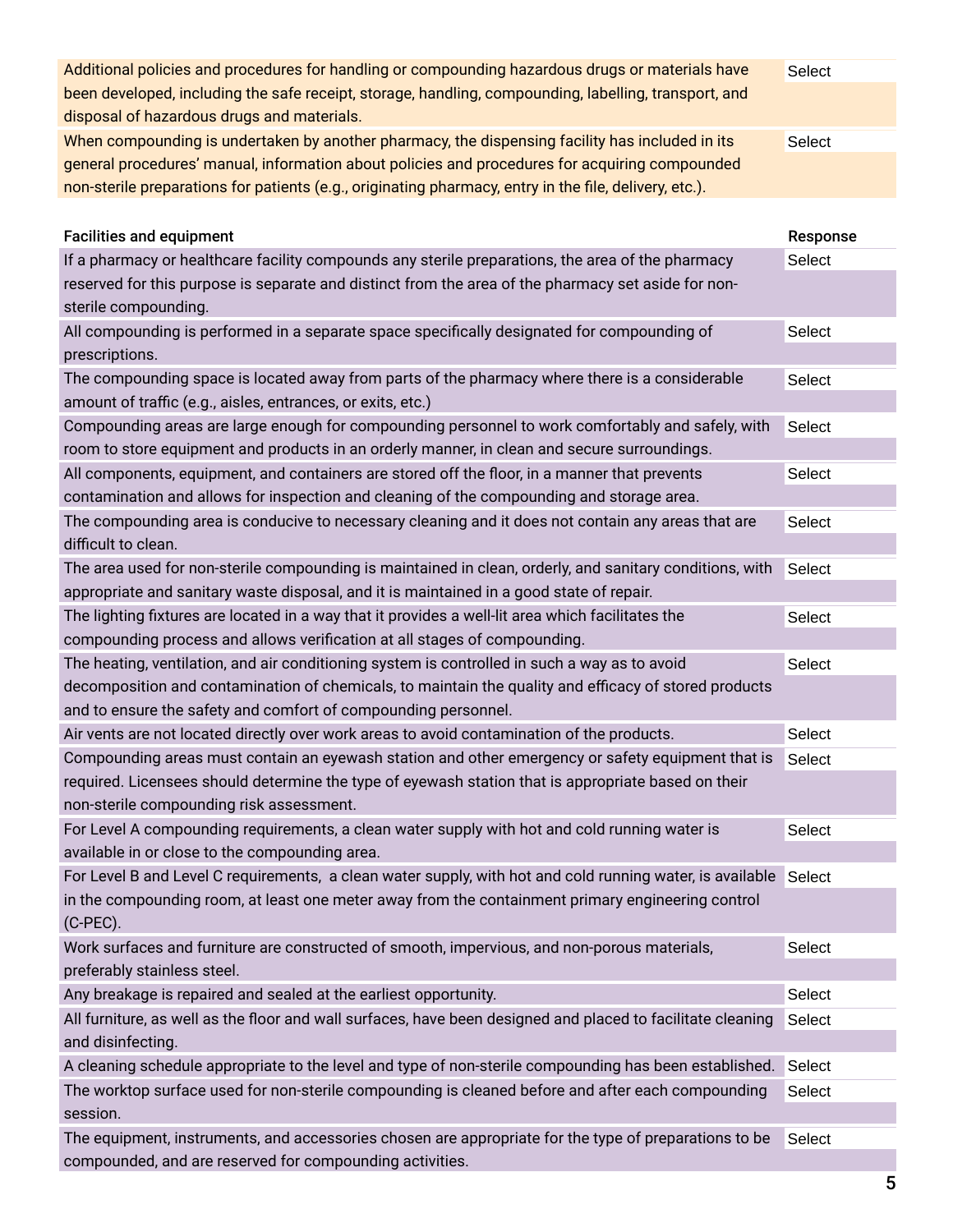| Any surfaces of instruments and accessories that come into contact with preparations do not              | Select  |
|----------------------------------------------------------------------------------------------------------|---------|
| negatively affect the purity or quality of the preparation being compounded.                             |         |
| To ensure precision and reliability, all equipment, instruments, and accessories are routinely inspected | Select  |
| and checked to ensure proper performance. Also, if applicable, they are calibrated at appropriate        |         |
| intervals as recommended by the manufacturer, or at least once a year if there are no manufacturer       |         |
| recommendations.                                                                                         |         |
| All specialized equipment and instruments used for compounding are cleaned regularly, as                 | Select  |
| recommended by the manufacturer.                                                                         |         |
| Cleaning work recommended by the manufacturer is noted in the maintenance log.                           | Select  |
| Equipment, instruments, and accessories used for several different preparations are completely and       | Select  |
| thoroughly cleaned after each compounding session to remove all traces of the previous product, and      |         |
| any remaining water and solvent. This prevents any cross-contamination between preparations.             |         |
| A maintenance log is kept to record the dates of cleaning and/or calibration of specialized equipment    | Select  |
| and instruments. These entries include the name of the person carrying out the cleaning or calibration.  |         |
|                                                                                                          |         |
| <b>Beyond-Use Date (BUD)</b>                                                                             | Reponse |

| The BUD is determined by regulated pharmacy personnel with adequate experience and broad scientific Select |               |
|------------------------------------------------------------------------------------------------------------|---------------|
| knowledge.                                                                                                 |               |
| The BUD is assigned after consulting the manufacturer's documentation and literature on the stability,     | Select        |
| compatibility, and degradation of ingredients.                                                             |               |
| The manufacturer's expiry date for the drug is not used as the BUD for the final preparation.              | Select        |
| For non-aqueous formulations, in the absence of any stability data for a drug or a specific non-sterile    | <b>Select</b> |
| compounded preparation, the BUD is not later than the time remaining until the earliest expiry date of     |               |
| any API or 6 months, whichever is earlier (GPCNP 6.1.1).                                                   |               |
| For water-containing oral formulations, in the absence of any stability data for a drug or a specific      | Select        |
| non-sterile compounded preparation, the BUD is not later than 14 days with storage at controlled cold      |               |
| temperatures (GPCNP 6.1.1).                                                                                |               |
| For water-containing topical/dermal, mucosal liquid and semi-solid formulations (such as preparations      | Select        |
| for topical application, like creams, gels, etc.), in the absence of any stability data for a drug or a    |               |
| specific non-sterile compounded preparation, the BUD is not later than 30 days (GPCNP 6.1.1).              |               |

| <b>Master Formulation Record (MFR)</b>                                                                 | Response |
|--------------------------------------------------------------------------------------------------------|----------|
| The MFR has been developed for each non-sterile compound by regulated pharmacy personnel with          | Select   |
| adequate experience and broad scientific knowledge.                                                    |          |
| The MFR includes all necessary information to compound the non-sterile preparation.                    | Select   |
| The MFR contains supporting rationale and references.                                                  | Select   |
| The MFR is kept in a format that is readily accessible to compounding personnel.                       | Select   |
|                                                                                                        |          |
| Quality and storage of ingredients                                                                     | Reponse  |
| The ingredients used for compounding are pure and of good quality.                                     | Select   |
| Purified water or water of equivalent or superior quality is used whenever the formula specifies water | Select   |
| as an ingredient.                                                                                      |          |
| Tap water is not used for compounding products.                                                        | Select   |
| The ingredients used for compounding are obtained from recognized and reliable sources.                | Select   |
| The sources of ingredients used for compounding, as well as lot numbers, expiry dates, and date of     | Select   |
| receipt in the pharmacy must be traceable.                                                             |          |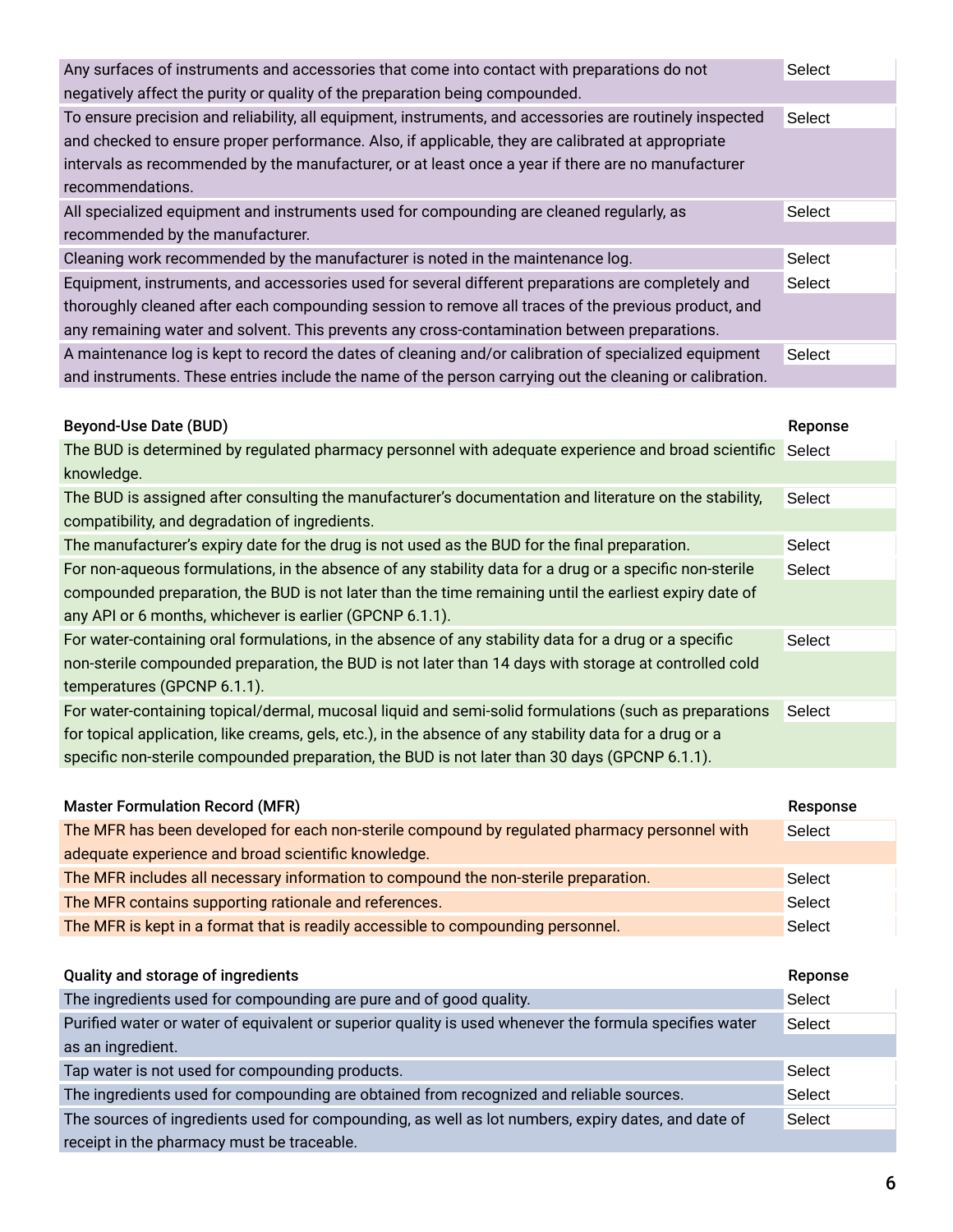Ingredients for compounding that have been recalled or withdrawn from the market for safety reasons are not used. Current SDS are readily accessible for all ingredients. Ingredients used for compounding are stored under conditions that will preserve their purity and quality. Select For ingredients without an expiry date assigned by the manufacturer, the container is labelled with the date of receipt and a conservative expiry date. This expiry date, depending on the nature of the ingredient, the container, and storage conditions, does not exceed three years after receipt of the ingredients. Select Select Select

| <b>Compounding record</b>                                                                             | Reponse |
|-------------------------------------------------------------------------------------------------------|---------|
| The compounding record is kept for each individual prescription and for non-sterile preparations made | Select  |
| in batches. It can be paper-based or an electronic form.                                              |         |
| In cases where the preparation was made by another pharmacy, the origin of the compounded non-        | Select  |
| sterile preparation dispensed to the patient is recorded in the patient's file.                       |         |
|                                                                                                       |         |

| Verification of final compounded non-sterile preparations                                        | Reponse |
|--------------------------------------------------------------------------------------------------|---------|
| Verification is performed at each stage of the compounding process.                              | Select  |
| Final verification takes place before the preparation is dispensed.                              | Select  |
| The MFR and compounding record are reviewed to ensure no errors have occurred in the compounding | Select  |
| process and the preparation is suitable for use.                                                 |         |
| All information on the final label is verified, including the BUD.                               | Select  |
|                                                                                                  |         |

| Labelling and packaging                                                                                | Reponse |
|--------------------------------------------------------------------------------------------------------|---------|
| A policy for labelling and packaging has been established and is followed.                             | Select  |
| The label and supplemental label provide all the information required for proper use of the compounded | Select  |
| preparation, by the patient or for safe administration by a third party.                               |         |
| Special precautions related to drug storage (e.g., refrigeration) are included on the label or         | Select  |
| supplemental label.                                                                                    |         |
| All active ingredients and the concentration of the active ingredients are identified on the label.    | Select  |
| The label includes the BUD, storage, and handling information.                                         | Select  |
| Packaging used is appropriate to maintain the integrity of the compounded preparation.                 | Select  |

| Storage                                                                                             | Reponse |
|-----------------------------------------------------------------------------------------------------|---------|
| A storage procedure has been established and is followed.                                           | Select  |
| Active and inactive ingredients are stored according to manufacturer's recommendations, in a manner | Select  |
| that prevents cross-contamination.                                                                  |         |
| Each finished product is stored according to requirements outlined in the MFR.                      | Select  |
| Products that have been stored are inspected before use to detect any signs of deterioration.       | Select  |

| <b>Transport and delivery</b>                                                                          | Reponse |
|--------------------------------------------------------------------------------------------------------|---------|
| Policies for transport and delivery have been established.                                             | Select  |
| Policies for transport and delivery address special precautions for non-sterile compounded products.   | Select  |
| Preparations for delivery are packed and labelled in a manner that ensures the safety of patients and  | Select  |
| delivery persons.                                                                                      |         |
| Transport conditions related to temperature, fragility, and safety are indicated on the outside of the | Select  |
| packaging.                                                                                             |         |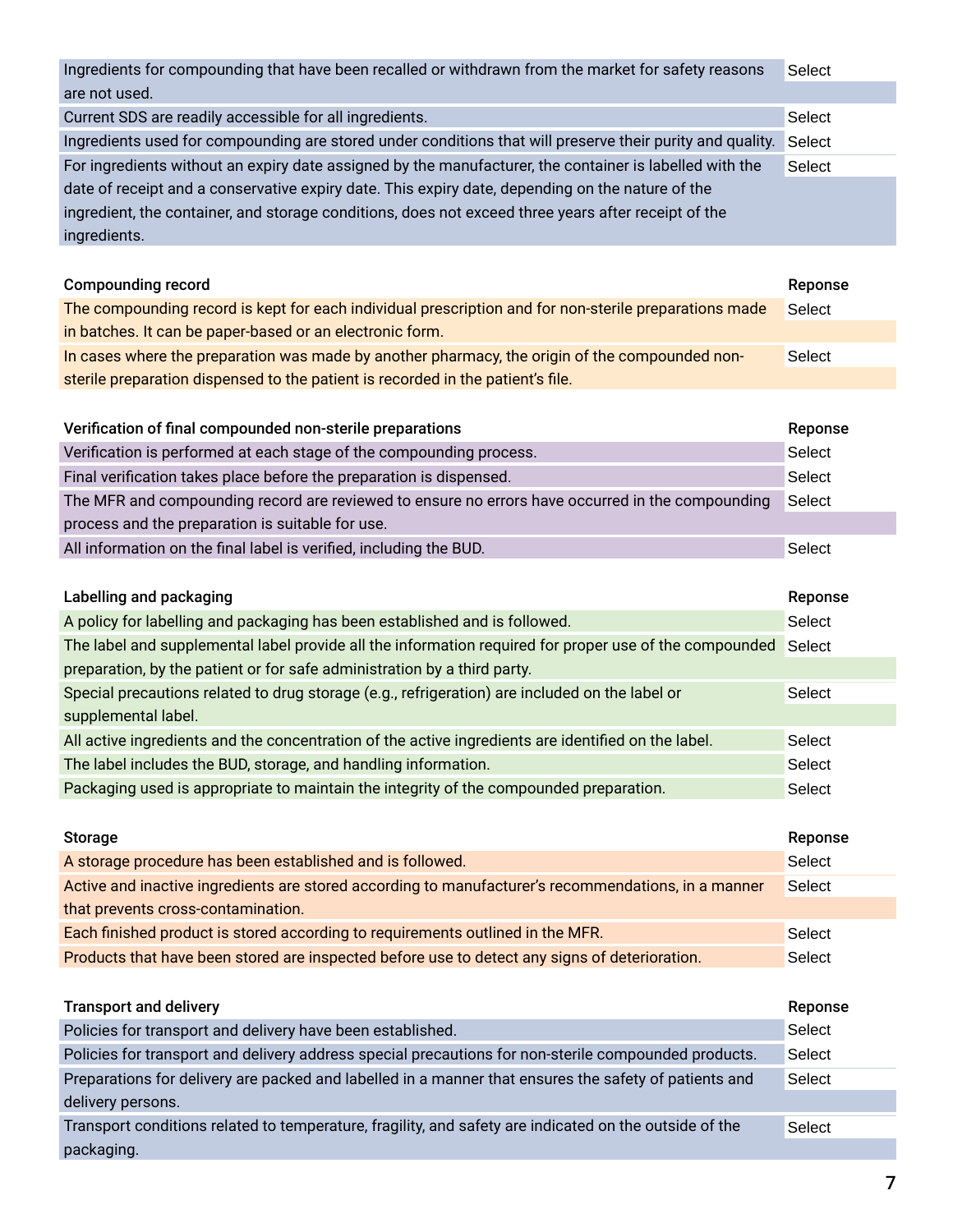| <b>Product recalls</b>                                                                                                            | Reponse       |
|-----------------------------------------------------------------------------------------------------------------------------------|---------------|
| Procedure for recall of products includes documentation that ensure traceability of all ingredients                               | <b>Select</b> |
| included in the non-sterile products.                                                                                             |               |
|                                                                                                                                   |               |
| Incident reporting                                                                                                                | Reponse       |
| An incident report is completed for any incident or accident involving a compounded non-sterile                                   | Select        |
| product.                                                                                                                          |               |
| Complaints, accidents, incidents, and reported side effects are evaluated to determine the cause.                                 | Select        |
| Necessary steps are taken to prevent a recurrence.                                                                                |               |
|                                                                                                                                   |               |
| <b>Quality assurance</b>                                                                                                          | Reponse       |
| A quality assurance program has been developed and implemented to ensure the clear definition,                                    | Select        |
| application, and verification of all activities affecting the quality of the final product and the protection                     |               |
| of personnel.                                                                                                                     |               |
| Equipment used for compounding is certified at regular intervals and at installation.                                             | Select        |
| Temperature readings are taken at regular intervals to ensure the integrity of products stored in                                 | Select        |
| refrigerators, in freezers, or at room temperature.                                                                               |               |
| Compounding personnel are trained, certified, and reassessed at regular intervals to ensure                                       | Select        |
| maintenance of competency.                                                                                                        |               |
| Non-compliance with the quality assurance program and corrective actions are documented.                                          | Select        |
|                                                                                                                                   |               |
|                                                                                                                                   |               |
|                                                                                                                                   |               |
| <b>Hazardous preparations</b>                                                                                                     | Reponse       |
| The risk assessment for hazardous materials is reviewed at least every 12 months.                                                 | Select        |
| Facilities for handling hazardous products have been constructed to minimize the risk of exposure to                              | <b>Select</b> |
| compounding personnel and other pharmacy staff.                                                                                   |               |
| For Level C compounding requirements, the compounding room is ventilated through high-efficiency                                  | Select        |
| particulate air (HEPA) filtration. It has appropriate air exchange and it has negative pressure relative to<br>surrounding rooms. |               |
| The compounding room has been constructed with smooth impermeable surfaces to promote                                             |               |
| adequate cleaning and decontamination.                                                                                            | Select        |
| The heating, ventilation, and air conditioning system in the compounding room has been constructed to                             | Select        |
| prevent contamination of the areas surrounding it and to ensure the comfort of personnel wearing PPE.                             |               |
| Windows and other openings in the compounding room do not lead directly outside or to a non-                                      | Select        |
| controlled area.                                                                                                                  |               |
| There is an appropriate area for unpacking hazardous products, and a C-PEC is available for unpacking                             | Select        |
| hazardous products that appear to be damaged.                                                                                     |               |
| Hazardous products are stored in a room with appropriate ventilation.                                                             | Select        |
| Areas for storing and preparing hazardous products are identified with appropriate signage.                                       | Select        |
| A C-PEC that provides appropriate personal and environmental protection has been installed and                                    | Select        |
| maintained.                                                                                                                       |               |
| All reusable equipment and devices are adequately deactivated, decontaminated, and cleaned.                                       | Select        |
| For hazardous compounding, dedicated compounding equipment and dedicated cleaning equipement                                      | Select        |